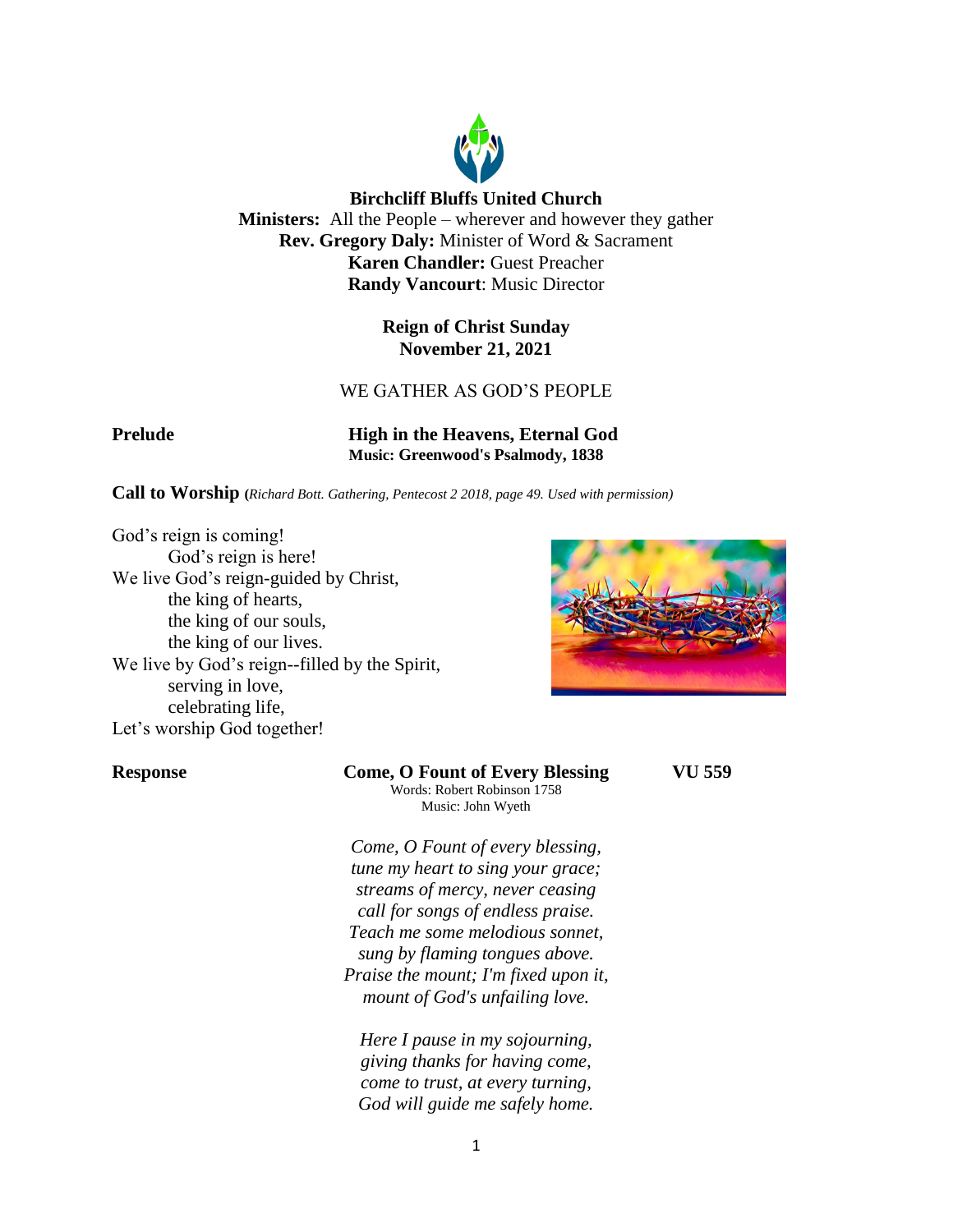*Jesus taught me when a stranger, wandering from the fold of God, came to rescue me from danger, precious presence, precious blood.*

*O, to grace how great a debt or daily I am drawn anew! Let that grace now, like a fetter, bind my wandering heart to you. Prone to wander, I can feel it, wander from the love I've known: here's my heart, O, take and seal it, seal it for your very own.*

# **Life & Work of the Church**

## **Land Acknowledgement**





As we prepare for worship, we take a moment to acknowledge the sacred land beside the water on which Birchcliff Bluffs United Church stands. It has been a site of human activity for many thousands of years. This land is the territory of the Huron-Wendat and Petun First Nations, the Seneca, and most recently, the Mississauga's of the Credit and Scugog, part of the Williams Treaty. Today, the meeting place around Toronto is still the home to many Indigenous people from

across Turtle Island. We are grateful for the opportunity to live and work on this territory. We seek to be mindful of broken covenants and the need to strive to make right with all our relations.

## **Candle Lighting**

| <b>Opening Hymn</b> | Guide Me, O Thou Great Jehovah<br>Words: Welsh, William Williams English: Peter Williams and William Williams<br>Music: John Hughes | VU 651 |
|---------------------|-------------------------------------------------------------------------------------------------------------------------------------|--------|
|                     | Guide me, O thou great Jehovah,                                                                                                     |        |
|                     | pilgrim through this barren land.                                                                                                   |        |
|                     | I am weak, but thou art mighty,                                                                                                     |        |
|                     | hold me with thy powerful hand.                                                                                                     |        |
|                     | Bread of heaven, bread of heaven,                                                                                                   |        |
|                     | feed me till I want no more,                                                                                                        |        |
|                     | feed me till I want no more.                                                                                                        |        |
|                     | $\mathcal{A}$ and $\mathcal{A}$ and $\mathcal{A}$ and $\mathcal{A}$                                                                 |        |

*Open now the crystal fountain, whence the healing stream doth flow; let the fire and cloudy pillar lead me all my journey through. Strong deliverer, strong deliverer,*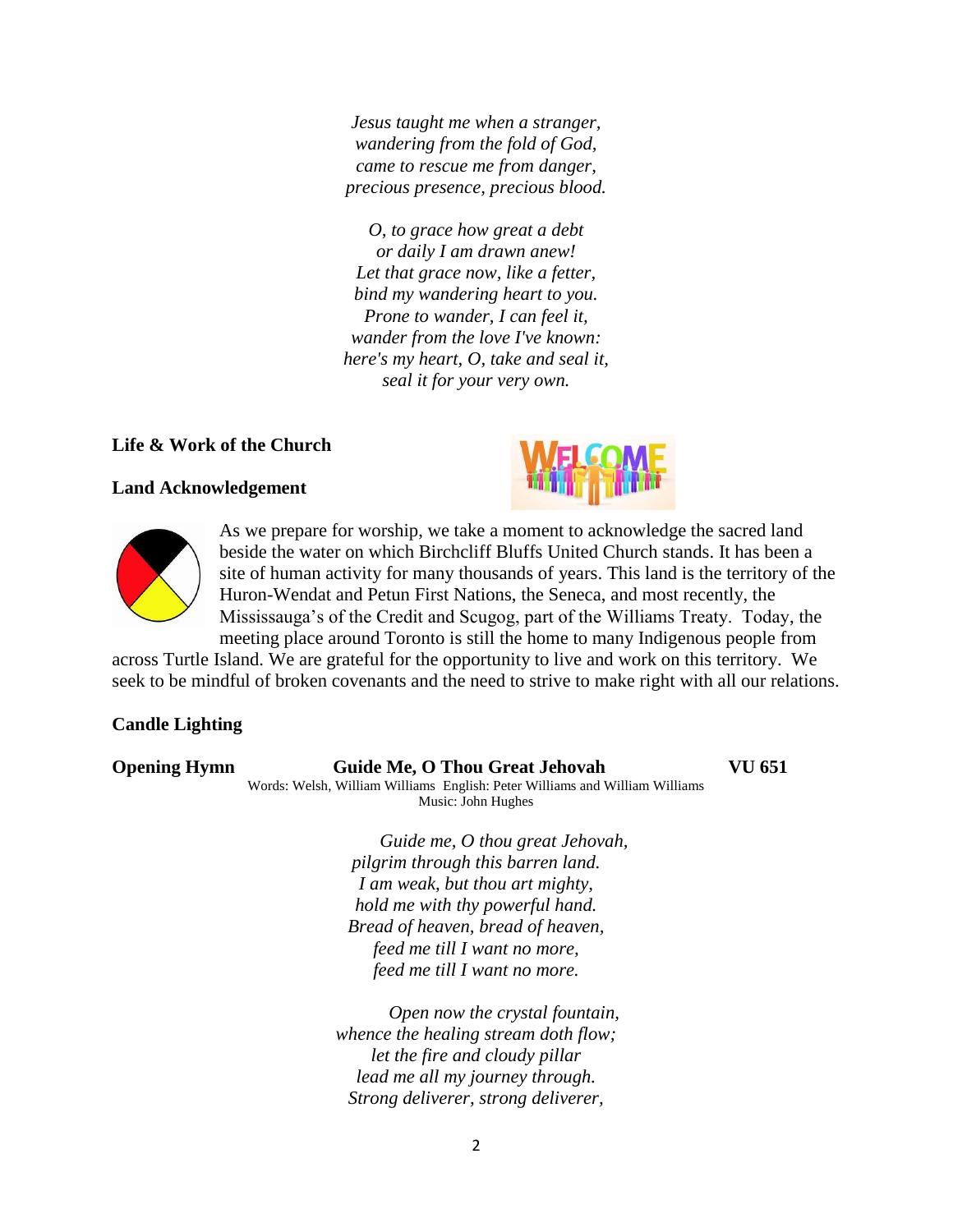*be thou still my strength and shield, be thou still my strength and shield.*

*When I tread the verge of Jordan, bid my anxious fears subside; death of death, and hell's destruction, land me safe on Canaan's side: songs of praises, songs of praises I will ever give to thee, I will ever give to thee.*

**Prayer for Grace**

*Everlasting God, some days it feels like we are being pushed and pulled from all sides, and the only thing that feels grounded is our relationship with you. We only need to say 'yes' to you in all facets of our lives and you can open our eyes to wonders and wisdom we could never have imagined before. Help us listen for the truths that spill over from scripture and the way and life of Jesus, your Son, that we may follow and be free. Amen.*

### WE LISTEN FOR GOD'S WORD

### **Prayer of Illumination**



*Help us O God, to come to you with open lives to receive your words. May we give them new life as we listen to what you have to say. Open our hearts as we embark on this journey with each other and with you. Amen*

**2 Samuel 23:1-7 New Revised Standard Version**

Now these are the last words of David:

The oracle of David, son of Jesse, the oracle of the man whom God exalted, the anointed of the God of Jacob, the favorite of the Strong One of Israel:

<sup>2</sup>The spirit of the LORD speaks through me, his word is upon my tongue. <sup>3</sup>The God of Israel has spoken, the Rock of Israel has said to me: One who rules over people justly,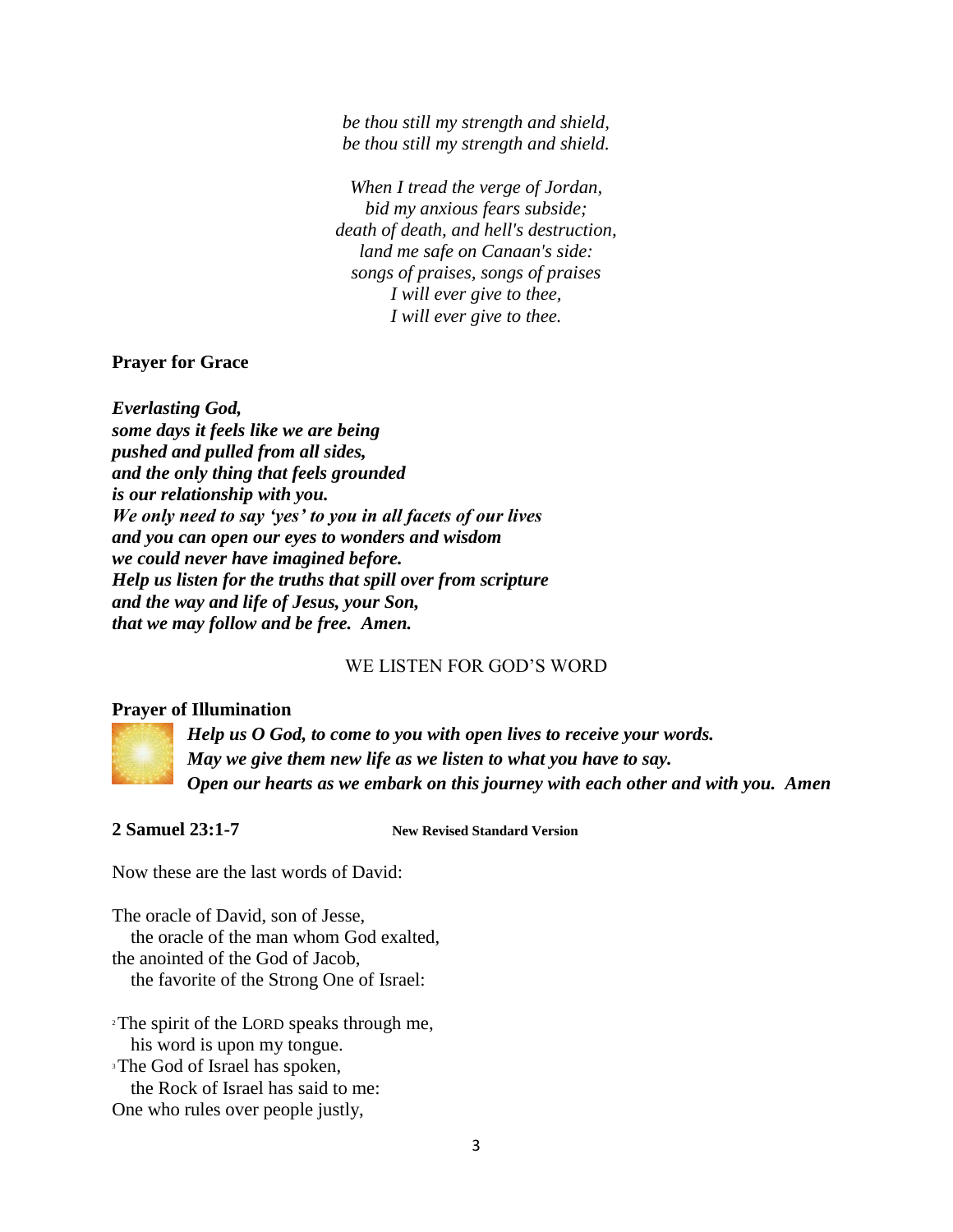ruling in the fear of God,

4 is like the light of morning, like the sun rising on a cloudless morning, gleaming from the rain on the grassy land.

<sup>5</sup> Is not my house like this with God? For he has made with me an everlasting covenant, ordered in all things and secure. Will he not cause to prosper all my help and my desire? <sup>6</sup>But the godless are all like thorns that are thrown away; for they cannot be picked up with the hand; 7 to touch them one uses an iron bar or the shaft of a spear. And they are entirely consumed in fire on the spot.

| <b>Hymn</b> | You, God, Are Both Lamb and Shepherd<br>Words: Sylvia Dunstan © 1991 G.I.A. Publications, Inc.<br>Music: Henry Purcell | VU 210 |
|-------------|------------------------------------------------------------------------------------------------------------------------|--------|
|             | 1 You, God, are both lamb and shepherd.                                                                                |        |
|             | You, God, are both prince and slave.                                                                                   |        |
|             | You, peacemaker and sword-bringer                                                                                      |        |
|             | of the way you took and gave.                                                                                          |        |
|             | You, the everlasting instant;                                                                                          |        |
|             | you, whom we both scorn and crave.                                                                                     |        |
|             | 2 Clothed in light upon the mountain,                                                                                  |        |
|             | stripped of might upon the cross,                                                                                      |        |
|             | shining in eternal glory,                                                                                              |        |
|             | beggared by a soldier's toss.                                                                                          |        |
|             | You, the everlasting instant;                                                                                          |        |
|             | you who are both gift and cost.                                                                                        |        |
|             | 3 You, who walk each day beside us,                                                                                    |        |
|             | sit in power at God's side.                                                                                            |        |
|             | You, who preach a way that's narrow,                                                                                   |        |
|             | have a love that reaches wide.                                                                                         |        |
|             | You, the everlasting instant;                                                                                          |        |
|             | you, who are our pilgrim guide.                                                                                        |        |
|             | 4 Worthy is our earthly Jesus!                                                                                         |        |
|             | Worthy is our cosmic Christ!                                                                                           |        |
|             | Worthy your defeat and victory.                                                                                        |        |
|             | Worthy still your peace and strife.                                                                                    |        |
|             | You, the everlasting instant;                                                                                          |        |
|             | you, who are our death and life.                                                                                       |        |
|             |                                                                                                                        |        |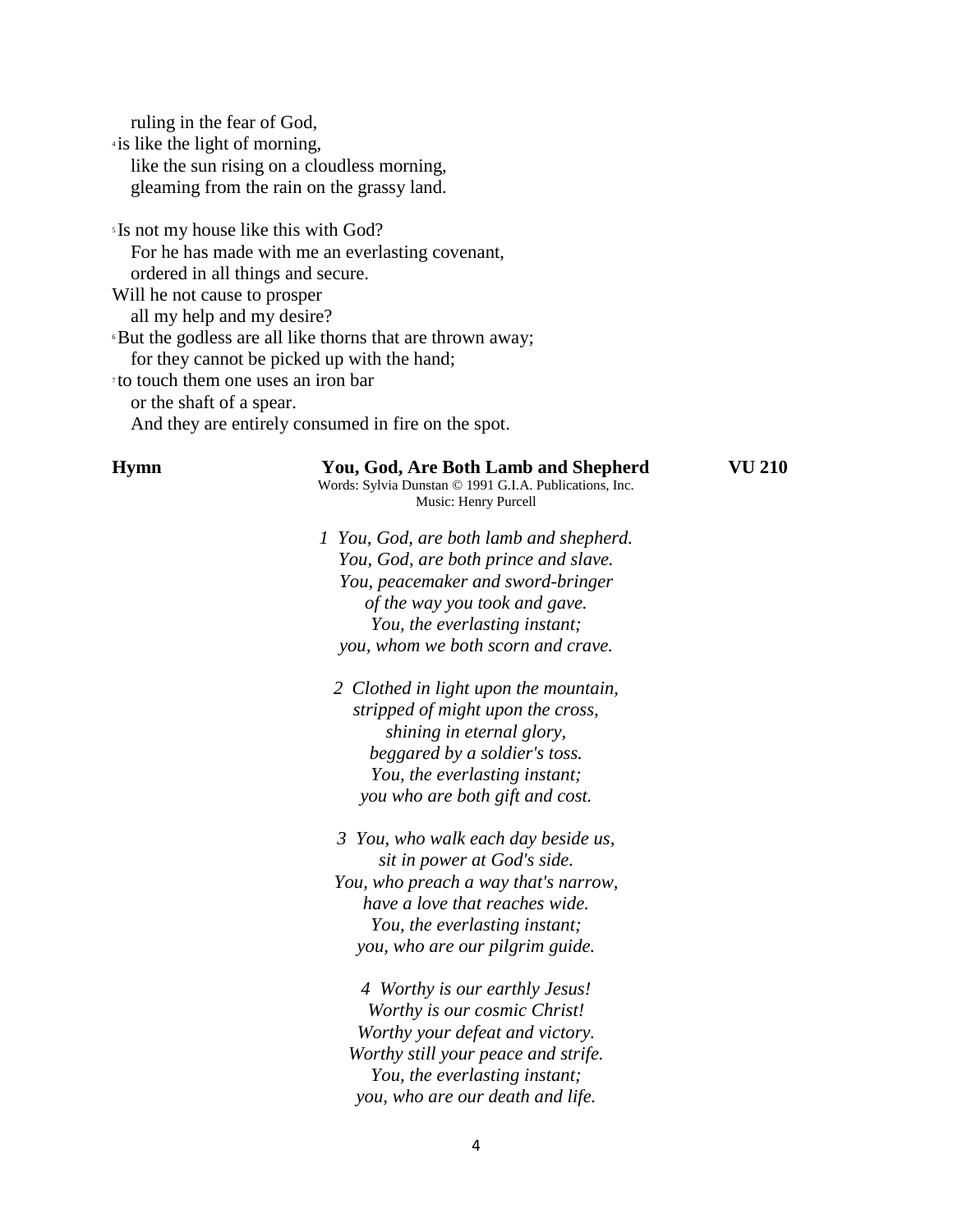## **John 18:33-37 New Revised Standard Version**

<sup>33</sup>Then Pilate entered the headquarters again, summoned Jesus, and asked him, "Are you the King" of the Jews?" <sup>34</sup> Jesus answered, "Do you ask this on your own, or did others tell you about me?" <sup>35</sup>Pilate replied, "I am not a Jew, am I? Your own nation and the chief priests have handed you over to me. What have you done?" <sup>36</sup> Jesus answered, "My kingdom is not from this world. If my kingdom were from this world, my followers would be fighting to keep me from being handed over to the Jews. But as it is, my kingdom is not from here." <sup>37</sup>Pilate asked him, "So you are a king?" Jesus answered, "You say that I am a king. For this I was born, and for this I came into the world, to testify to the truth. Everyone who belongs to the truth listens to my voice."

The word of God for the people of God. *Thanks be to God*

## **Sermon** Thy Kingdom Come



**Hymn I Have Called You By Your Name MV 161** Words and Music: Daniel Charles Damon © 1995 Hope Publishing Co.

> *I have called you by your name, you are mine; I have gifted you and ask you now to shine. I will not abandon you; all my promises are true. You are gifted, called, and chosen; you are mine.*

*I will help you learn my name as you go; read it written in my people, help them grow. Pour the water in my name, speak the word your soul can claim, offer Jesus' body given long ago.*

*I have given you a name, it is mine; I have given you my Spirit as a sign. With my wonder in your soul, make my wounded children whole; go and tell my precious people they are mine.*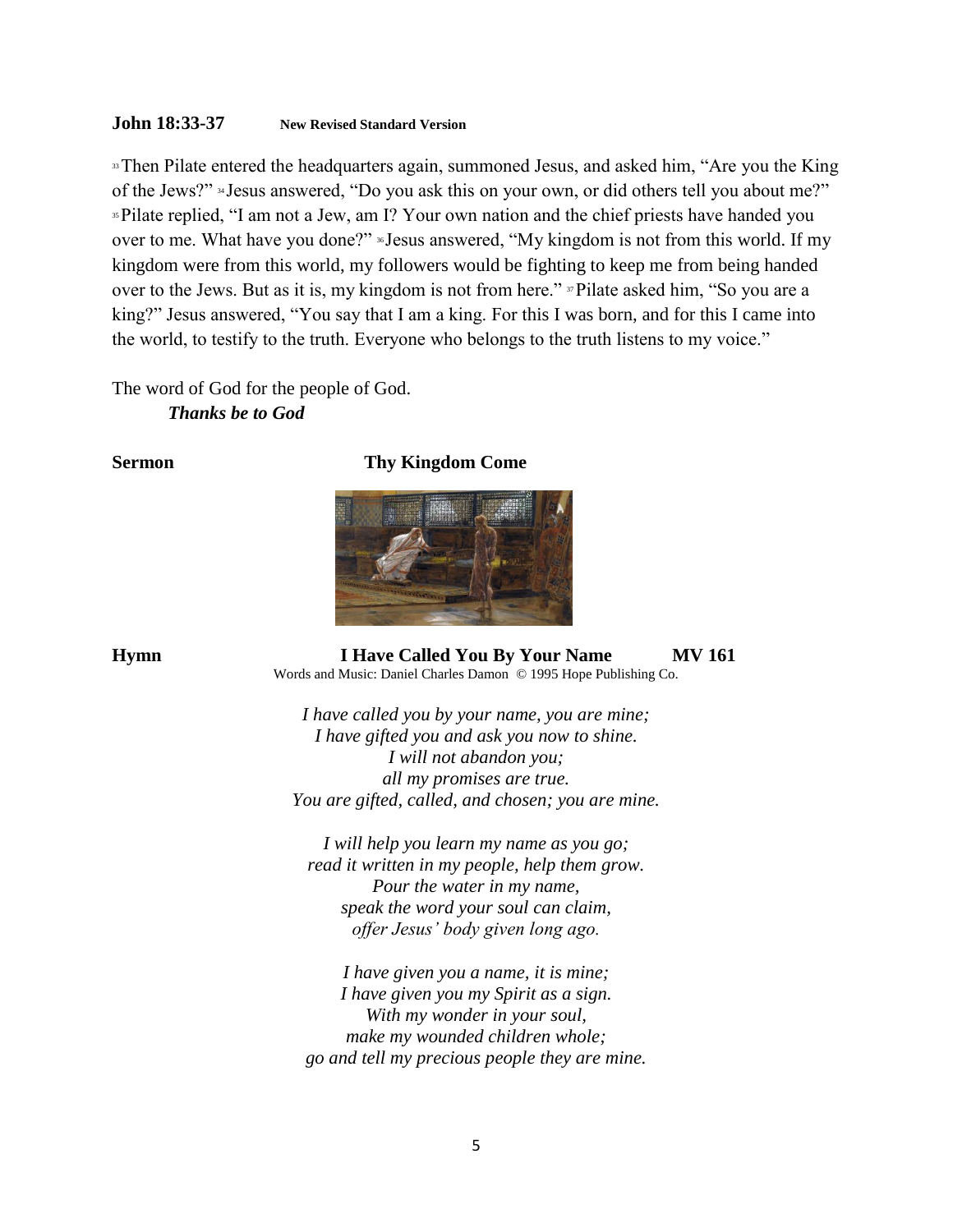#### WE RESPOND TO GOD'S WORD

**Offering our Gifts to God**

**Prayers of the People**

*we pray to you, our God.*





*Our Father, who art in heaven, hallowed be thy name; thy kingdom come; thy will be done; on earth as it is in heaven. Give us this day our daily bread. And forgive us our trespasses, as we forgive those who trespass against us. And lead us not into temptation; but deliver us from evil. For thine is the kingdom, the power, and the glory for ever and ever. Amen.*

#### BLESSING AND SENDING FORTH

**Closing Hymn Sometimes a Light Surprises** Words: William Cowper Music: Franz Josef Haydn

> *Sometimes a light surprises the child of God who sings: the light of one who rises with gentle, healing wings. When comforts are declining, God grants the soul again a season of clear shining, to cheer it after rain.*

*In holy contemplation with joy we shall pursue the theme of God's salvation, and find it ever new. Set free from present sorrow we cheerfully can say, let the unknown tomorrow bring with it what it may.*

*It can bring with it nothing but God will bear us through. Who gives the lilies clothing will clothe the people, too. Beneath the spreading heavens no creature but is fed: the one who feeds the ravens will give the children bread.*

*Though vine and fig tree neither their yearly fruit should bear, though all the fields should wither, nor flocks nor herds be there, yet God, the same abiding, through praise shall tune my voice, for while in love confiding I cannot but rejoice.*

## **Benediction & Commissioning**

**Postlude King of Glory, King of Peace** Music: J.D. Jones

> Permission to reproduce lyrics and podcast/stream the music in this service obtained from One License.